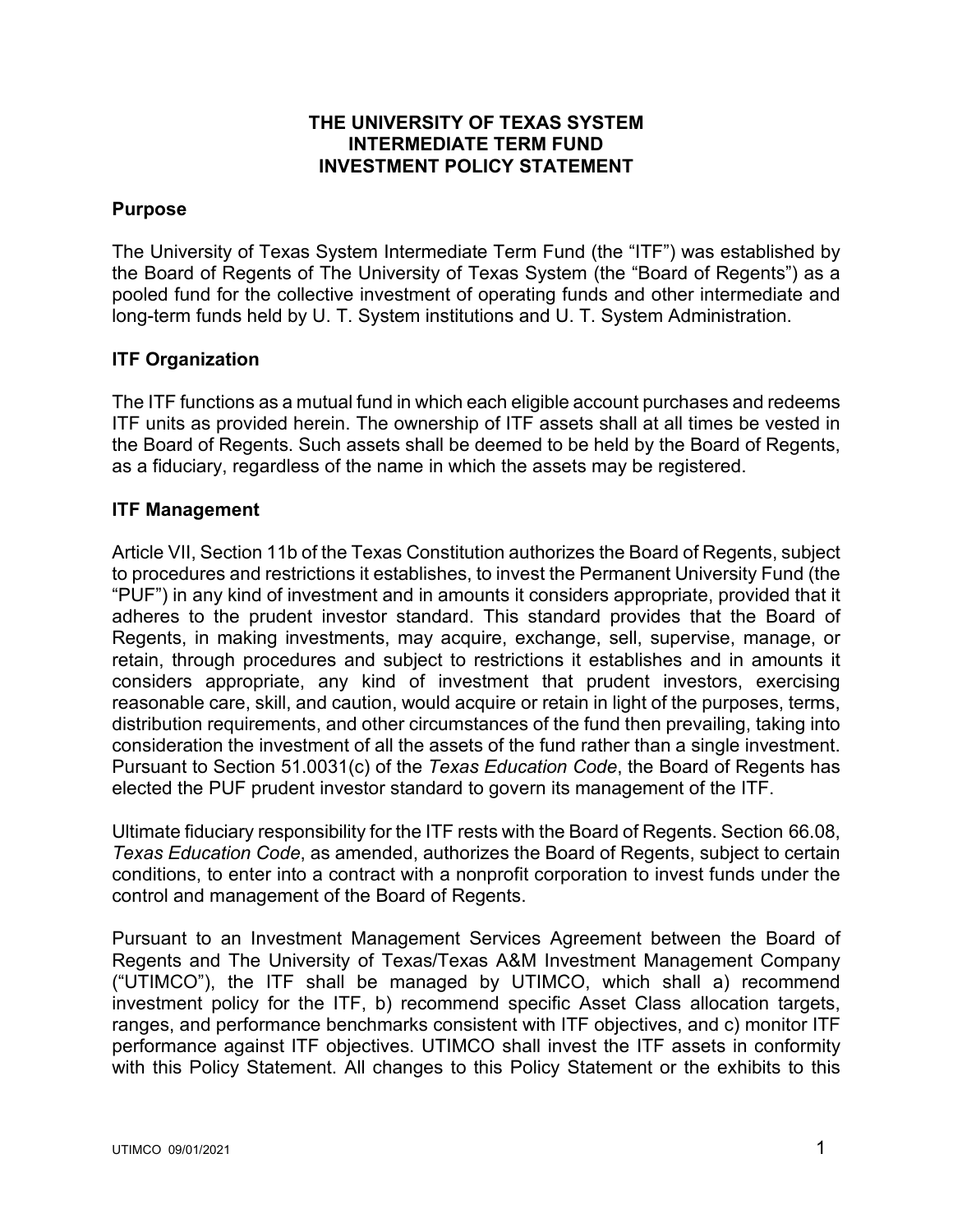Policy Statement, including changes to Asset Class allocation targets, ranges and performance benchmarks, are subject to approval by the Board of Regents.

UTIMCO may select and terminate unaffiliated investment managers subject to the Delegation of Authority Policy approved by the UTIMCO Board. Managers shall be monitored for performance and adherence to investment disciplines.

## **ITF Administration**

UTIMCO shall employ an administrative staff to ensure that all transaction and accounting records are complete and prepared on a timely basis. Internal controls shall be emphasized so as to provide for responsible separation of duties and adequacy of an audit trail. Custody of ITF assets shall comply with applicable law and be structured so as to provide essential safekeeping and trading efficiency.

#### **Funds Eligible to Purchase ITF Units**

No account shall be eligible to purchase units of the ITF unless it is under the sole control, with full discretion as to investments, by the Board of Regents. Any account whose governing instrument contains provisions which conflict with this Policy Statement, whether initially or as a result of amendments to either document, shall not be eligible to purchase or hold units of the ITF.

## **ITF Investment Objectives**

The ITF consists of intermediate and long-term funds held by the U. T. System Board of Regents, as a fiduciary, for the benefit of U. T. System institutions, U. T. System Administration, and other affiliated funds. ITF assets are pooled for efficient investment purposes and managed by UTIMCO over the intermediate to longer term.

The primary investment objective of the ITF is to maximize investment returns within the risk parameters specified in this Policy Statement without regard to the distribution rate.

The secondary investment objective is to preserve the purchasing power of ITF assets by earning a compound annualized return over rolling five-year periods, net of all direct and allocated expenses, of at least inflation as measured by the Consumer Price Index (CPI-U) plus 3% and to generate average annual returns net of all investment-related expenses, in excess of the approved Policy Portfolio over rolling five-year periods. Investment returns are expressed net of all investment-related expenses. Additional expenses include U. T. System administrative fees charged to the fund.

Investments must be prudently diversified, and within the approved Policy Downside Volatility Bounds, as defined in Exhibit A, and measured at least monthly by UTIMCO's risk model. Liquidity of the ITF will be governed by the Liquidity Policy, overseen by the Risk Committee of the UTIMCO Board.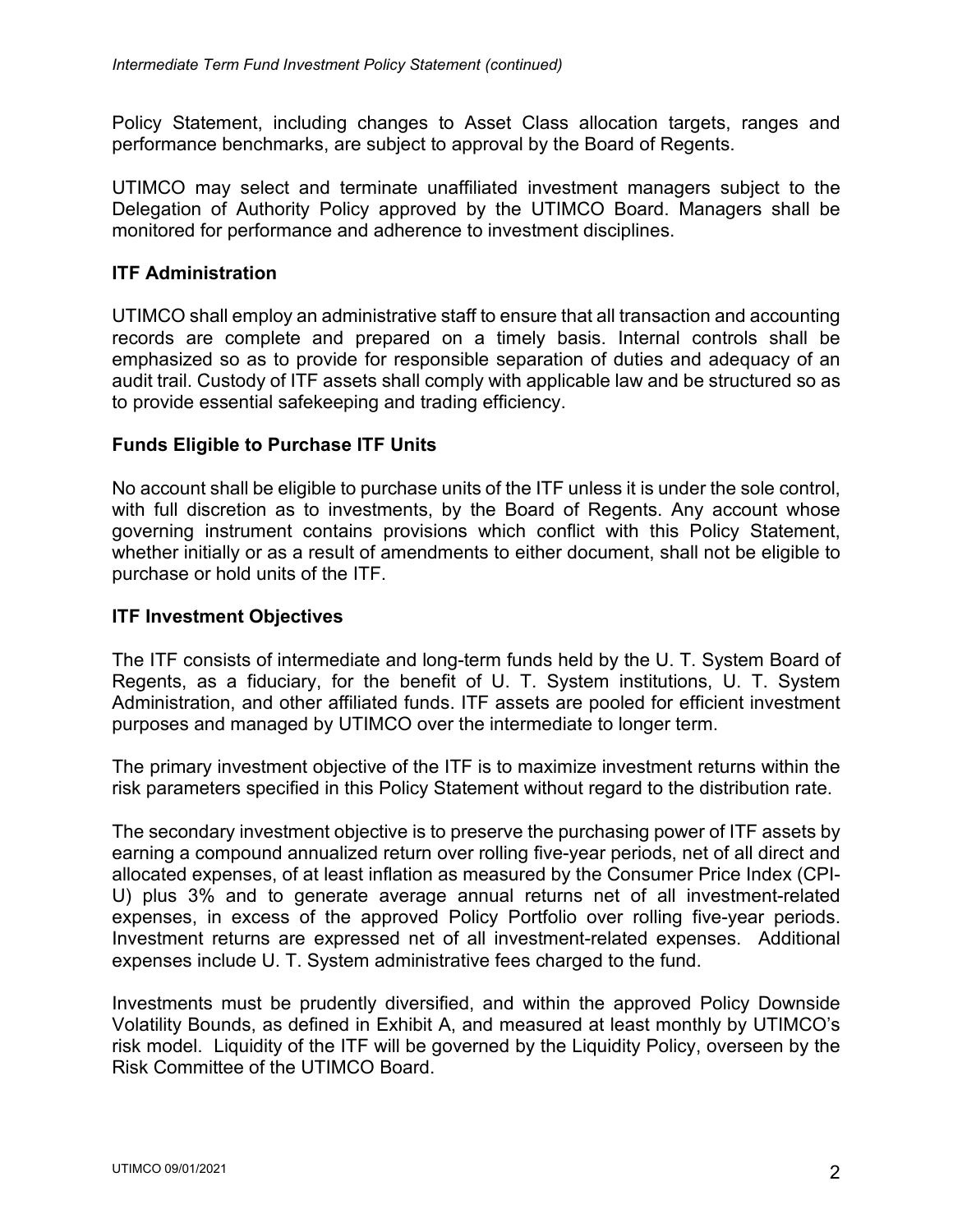ITF return, Asset Class allocations, and downside volatility targets are subject to adjustment from time to time by the Board of Regents.

# **Asset Class Allocation and Policy**

Asset Class allocation is the primary determinant of the volatility of investment return and, subject to the Asset Class allocation ranges specified in Exhibit A, is the responsibility of UTIMCO. The Asset Class allocation is designed to accommodate the intermediate investment horizon of the ITF assets with enhanced returns at moderate managed risk levels. UTIMCO is responsible for measuring actual Asset Class allocation at least monthly (incorporating the impact of derivative positions covered under the Derivative Investment Policy), and for reporting the actual portfolio Asset Class allocation to the UTIMCO Board and the Board of Regents at least quarterly. While specific Asset Class allocation positions may be changed within the ranges specified in Exhibit A based on the economic and investment outlook from time to time, the range limits cannot be intentionally breached without prior approval of the Board of Regents.

In the event that actual portfolio positions in Asset Class or the Projected Downside Volatility move outside the ranges indicated in Exhibit A due to market forces that shift relative valuations, UTIMCO staff will immediately report this situation to the UTIMCO Board Chairman and take steps to rebalance portfolio positions back within the policy ranges in an orderly manner as soon as practicable. Extenuating circumstances that could cause immediate rebalancing to be irrational and detrimental to the interest of the ITF asset values could warrant requesting approval of the UTIMCO Board Chairman to waive remedial action.

ITF assets shall be allocated among the following broad Asset Classes based upon their individual return/risk characteristics and relationships to other Asset Classes:

# **Global Equity**:

Developed Public Equity – Developed Public Equity invests primarily in the equity securities of companies that are domiciled in the developed countries (including the U.S.) that are part of the MSCI World Index. These securities are traded in public markets (on an exchange, over the counter, or issued in an underwritten initial public offering ("IPO")) or are restricted but expected to become public or otherwise freely marketable within three years after the initial investment. Developed Public Equity includes common stocks, depositary receipts, preferred stocks, exchange traded funds, and derivatives based on common stocks or equity indices (including convertibles, warrants, rights, options, and futures).

Emerging Markets Public Equity – Emerging Markets Public Equity invests primarily in the equity securities of companies that are domiciled in (i) the emerging countries that are part of the MSCI Emerging Markets Index or (ii) countries that have yet to reach MSCI Emerging Markets Index qualification status. These securities are traded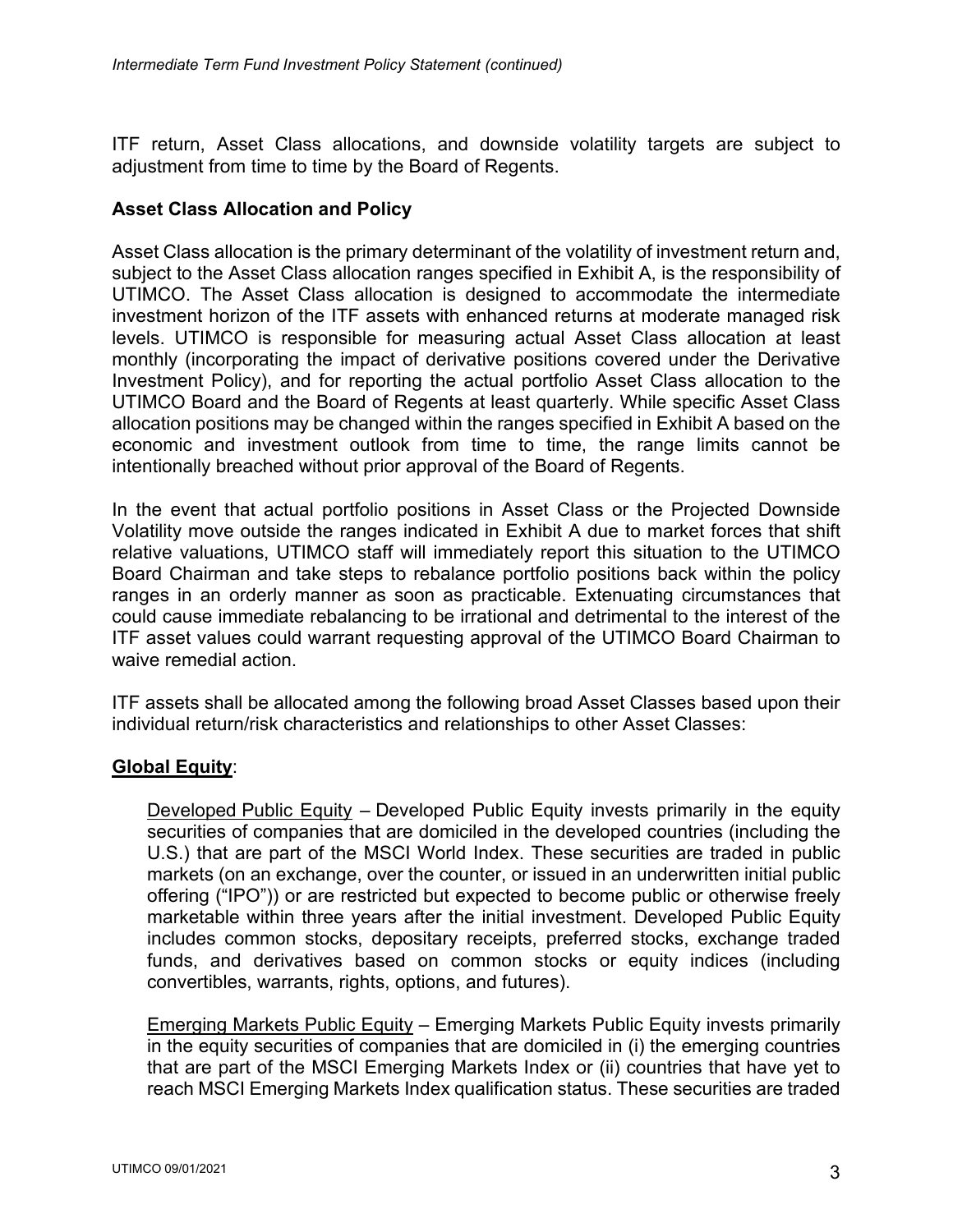in public markets (on an exchange, over the counter, or issued in an underwritten initial public offering ("IPO")) or are restricted but expected to become public or otherwise freely marketable within three years after the initial investment. Emerging Markets Public Equity includes common stocks, depositary receipts, preferred stocks, exchange traded funds, and derivatives based on common stocks or equity indices (including convertibles, warrants, rights, options, and futures).

Directional Hedge Funds – Directional Hedge Funds invest long and short in equities, fixed income, commodities, currencies and other global market instruments including derivatives. Directional Hedge Funds exhibit some market sensitivity as defined by beta to public equities. Strategies may include but are not limited to long/short equity, multi-strategy, event-driven, distressed and stressed credit and global macro.

# **Stable Value**:

Investment Grade Fixed Income – Investment Grade Fixed Income represents ownership of fixed income instruments across all maturities, U.S. and non-U.S., that are rated investment grade. These include debt issued by the Sovereign Governments, various government enterprises and agencies, and corporations. The principal securities include bonds, notes, bills and mortgage and asset-backed securities. In addition, derivative applications that serve as a fixed income substitute may be classified as Investment Grade Fixed Income.

Long Treasuries – Long Treasuries represents ownership of fixed income instruments across long-dated maturities issued by the U.S. government. The principal securities may include bonds, notes and bills. In addition, derivative applications that serve as a fixed income substitute may be classified as Long Treasuries.

Stable Value Hedge Funds – Stable Value Hedge Funds invest long and short in equities, fixed income, commodities, currencies and other global market instruments including derivatives. Stable Value Hedge Fund investments exhibit little to no market sensitivity, as defined by beta to Developed Public Equity, and have an absolute return orientation. Strategies may include but are not limited to marketneutral equity, multi-strategy, re-insurance, risk premia, trend following, senior secured lending and global macro.

Cash – Cash has the same meaning as given to the term "Cash" in the Liquidity Policy and includes, for example, cash in any currencies and other overnight funds that have not been allocated to a specific asset class.

#### **Real Return:**

Inflation Linked Bonds – Inflation Linked Bonds include fixed income investments issued by both U.S. and Non-U.S. Governments where the principal value of the bond has been indexed to some rate of inflation, as well as derivatives referencing Inflation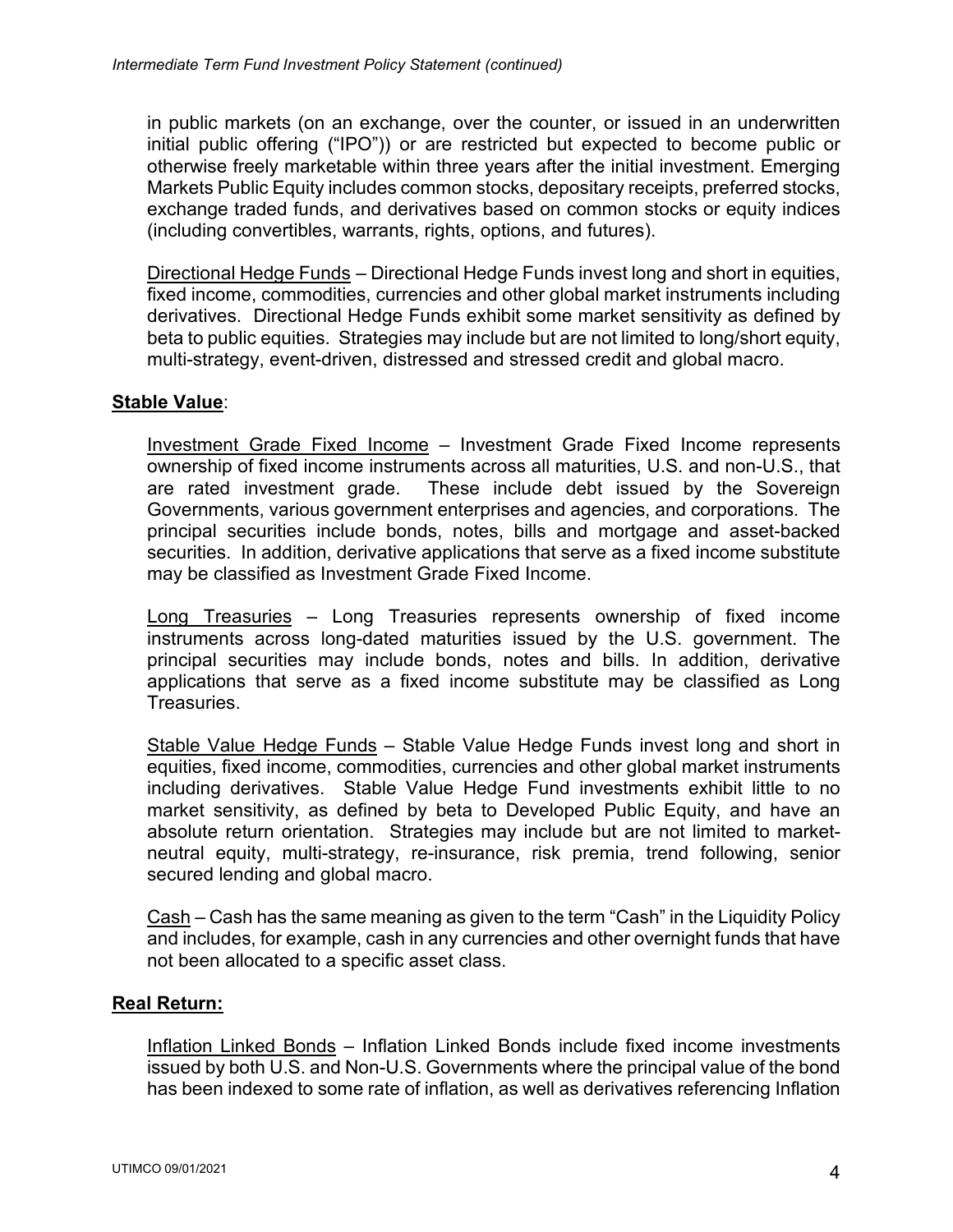Linked Bonds or directly linked to inflation rates, including but not limited to inflation swaps. Inflation Linked Bonds are intended to provide some degree of inflation protection.

Commodities – Commodities investments represent ownership of fungible goods such as metals, grains, foods and energy products or any other investment defined by regulators as a commodity. These investments can be made through actual physical ownership of the goods, or through financial ownership of the underlying goods achieved through the purchase of derivatives based on commodities or commodities indices.

Public Real Estate – Public Real Estate invests principally in companies that are part of the MSCI US REIT (RMZ) Index and that own or manage equity or debt interests in portfolios of real estate or real assets. These securities are traded in public markets (on an exchange, over the counter, or issued in an underwritten initial public offering) or are restricted but expected to become public or otherwise freely marketable within three years after the initial investment. Public Real Estate includes common stocks, depositary receipts, preferred stocks, exchange traded funds, and derivatives based on common stocks or equity indices (including convertibles, warrants, rights, options, and futures).

All mandates will be categorized at inception and on an ongoing basis by Asset Class.

## **Performance Measurement**

The investment performance of the ITF will be measured by the ITF's custodian, an unaffiliated organization, with recognized expertise in this field and reporting responsibility to the UTIMCO Board, compared against the stated Policy Benchmarks of the ITF, as indicated in Exhibit A (incorporating the impact of internal derivative positions) and reported to the UTIMCO Board and the Board of Regents at least quarterly. The Policy Portfolio benchmark will be maintained by UTIMCO and will comprise a blend of Asset Class indices reported by the independent custodian and weighted to reflect ITF's approved Asset Class allocation policy targets as defined in Exhibit A. Monthly performance data and net asset values will be available on the UTIMCO website within a reasonable time after each month end.

#### **Investment Guidelines**

The ITF must be invested at all times in strict compliance with applicable law. Investment guidelines include the following:

#### **General**

• Investment guidelines for index, commingled funds, limited partnerships, and corporate vehicles managed externally shall be governed by the terms and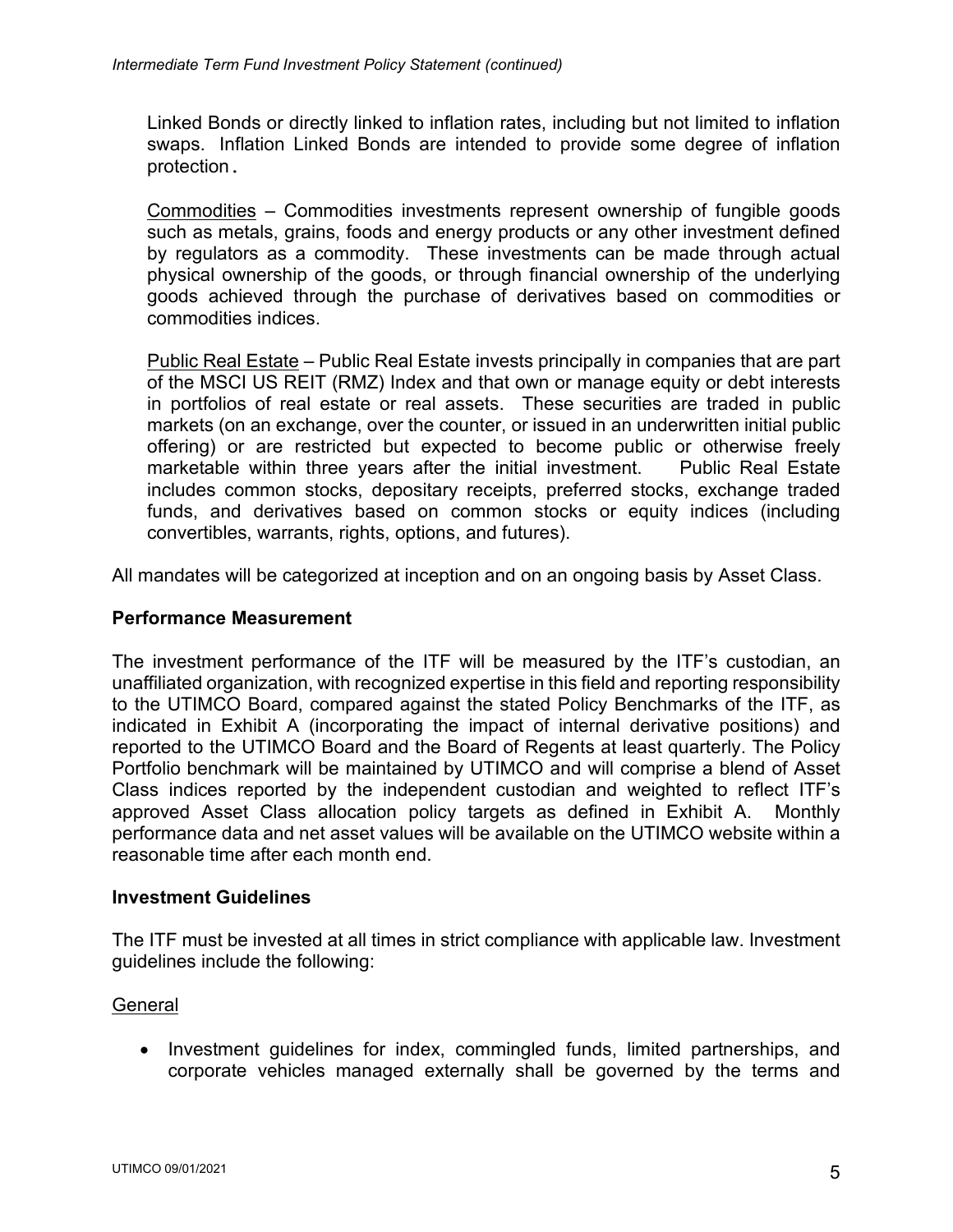conditions of the respective investment management contracts, partnership agreements or corporate documents.

- Investment guidelines of all other externally managed accounts as well as internally invested funds must be reviewed and approved by UTIMCO's Chief Investment Officer prior to investment of ITF assets in such investments.
- No securities may be purchased or held which would jeopardize the ITF's taxexempt status.
- No internal investment strategy or program may purchase securities on margin or use leverage unless specifically authorized by the UTIMCO Board.
- No internal investment strategy or program employing short sales may be made unless specifically authorized in the Delegation of Authority Policy, the Derivative Investment Policy or by the UTIMCO Board.
- The ITF's investments in warrants shall not exceed more than 5% of the ITF's net assets or 2% with respect to warrants not listed on the New York or American Stock Exchanges.
- The ITF may utilize derivatives only in accordance with the Derivative Investment Policy. The aggregate prorated annual premium of Derivative Investments utilized to reduce exposure to an Asset Class or hedge against risk shall not exceed 50 basis points of ITF value.

#### Investment Grade Fixed Income

Not more than 5% of the market value of fixed income securities may be invested in corporate and municipal bonds of a single issuer.

#### Public Real Estate and Public Equity

- Not more than 25% of the market value of equity securities may be invested in any one industry or industries (as defined by the standard industry classification code and supplemented by other reliable data sources) at cost.
- Not more than 5% of the market value of equity securities may be invested in the securities of one corporation at cost.

#### Stable Value

• Not more than 7.5% of the market value of equity and fixed income securities taken together may be invested in one corporation at cost.

#### **ITF Accounting**

The fiscal year of the ITF shall begin on September 1st and end on August 31st. Market value of the ITF shall be maintained on an accrual basis in compliance with Generally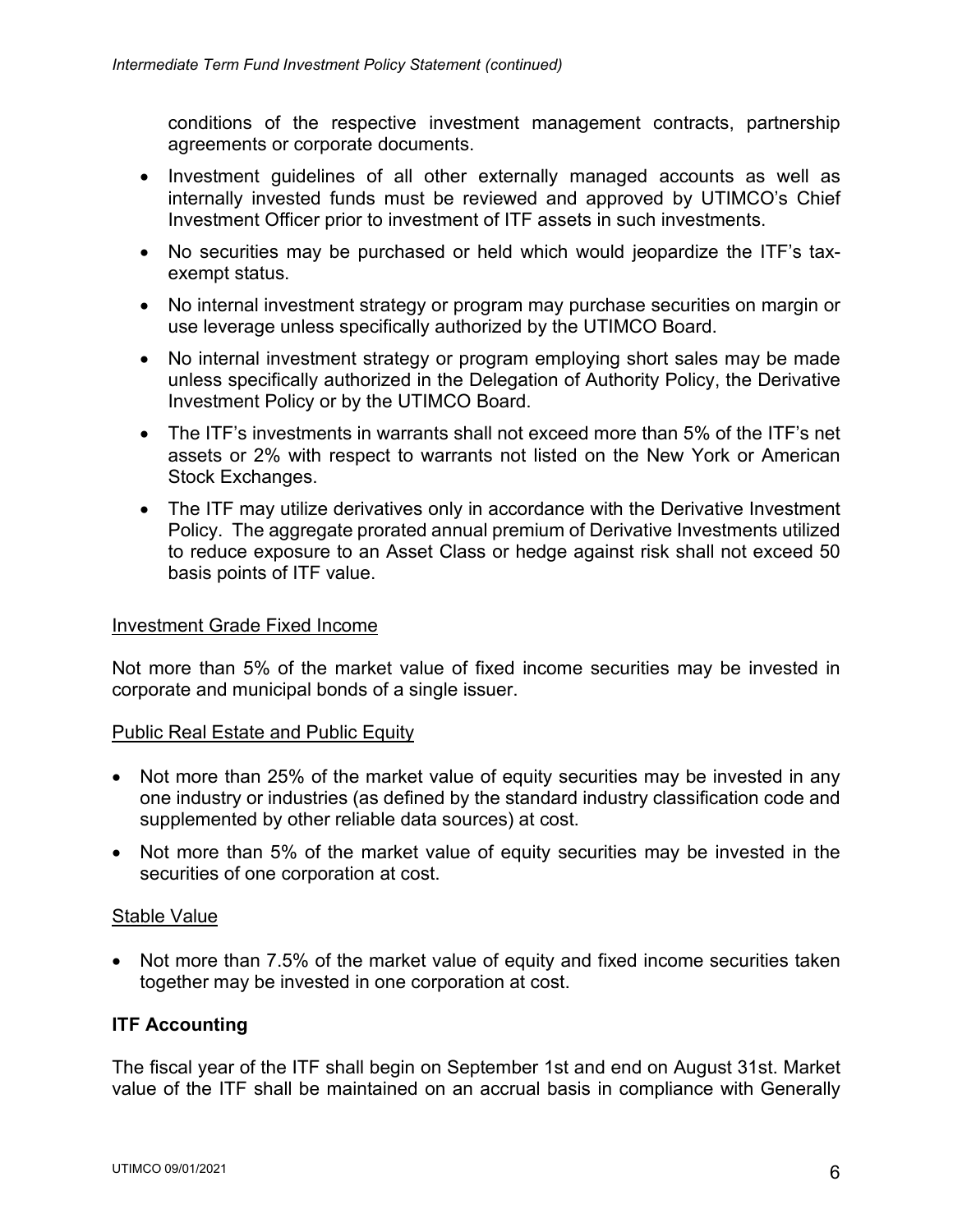Accepted Accounting Principles ("GAAP"), Governmental Accounting Standards Board Statements, industry guidelines, or state statutes, whichever is applicable. Significant asset write-offs or write-downs shall be approved by UTIMCO's Chief Investment Officer and reported to the UTIMCO Board. Assets deemed to be "other than temporarily impaired" as defined by GAAP shall be written off and reported to UTIMCO's Chief Investment Officer and the UTIMCO Board when material. The ITF's financial statements shall be audited each year by an independent accounting firm selected by the Board of Regents.

## **Valuation of ITF Assets**

As of the close of business on the last business day of each month, UTIMCO shall determine the fair market value of all ITF net assets and the net asset value per unit of the ITF. The final determination of ITF net assets for a month end close shall normally be completed within seven business days but determination may be longer under certain circumstances. Valuation of ITF assets shall be based on the books and records of the custodian for the valuation date.

The fair market value of the ITF's net assets shall include all related receivables and payables of the ITF on the valuation date and the value of each unit thereof shall be its proportionate part of such net value. Such valuation shall be final and conclusive.

## **Compliance**

Compliance with this Policy will be monitored by UTIMCO's Chief Compliance Officer. UTIMCO's Chief Executive Officer, the UTIMCO Board, and the UTIMCO Audit & Ethics Committee will receive regular reports on UTIMCO's compliance with this Policy. All material instances of noncompliance, as determined by UTIMCO's Chief Compliance Officer and the Chair of the UTIMCO Audit & Ethics Committee, will require an action plan proposed by UTIMCO's Chief Executive Officer and approved by the Chairman of the UTIMCO Board with timelines for bringing the noncompliant activity within this Policy.

#### **ITF Distributions**

The ITF shall provide monthly distributions to the unit holders. The Board of Regents will approve an annual distribution amount. Distributions from the ITF to the unit holders shall be made monthly on the first business day of each month. To calculate the monthly distribution, the distribution rate (% divided by 12) will be multiplied by each unit holder's account, determined as follows:

- Net asset value of each unit holder's account on the last business day of the second prior month;
- Plus value of each unit holder's net purchase/redemption amount on the first business day of the prior month;
- Less the distribution amount paid to each unit holder's account on the first business day of the prior month.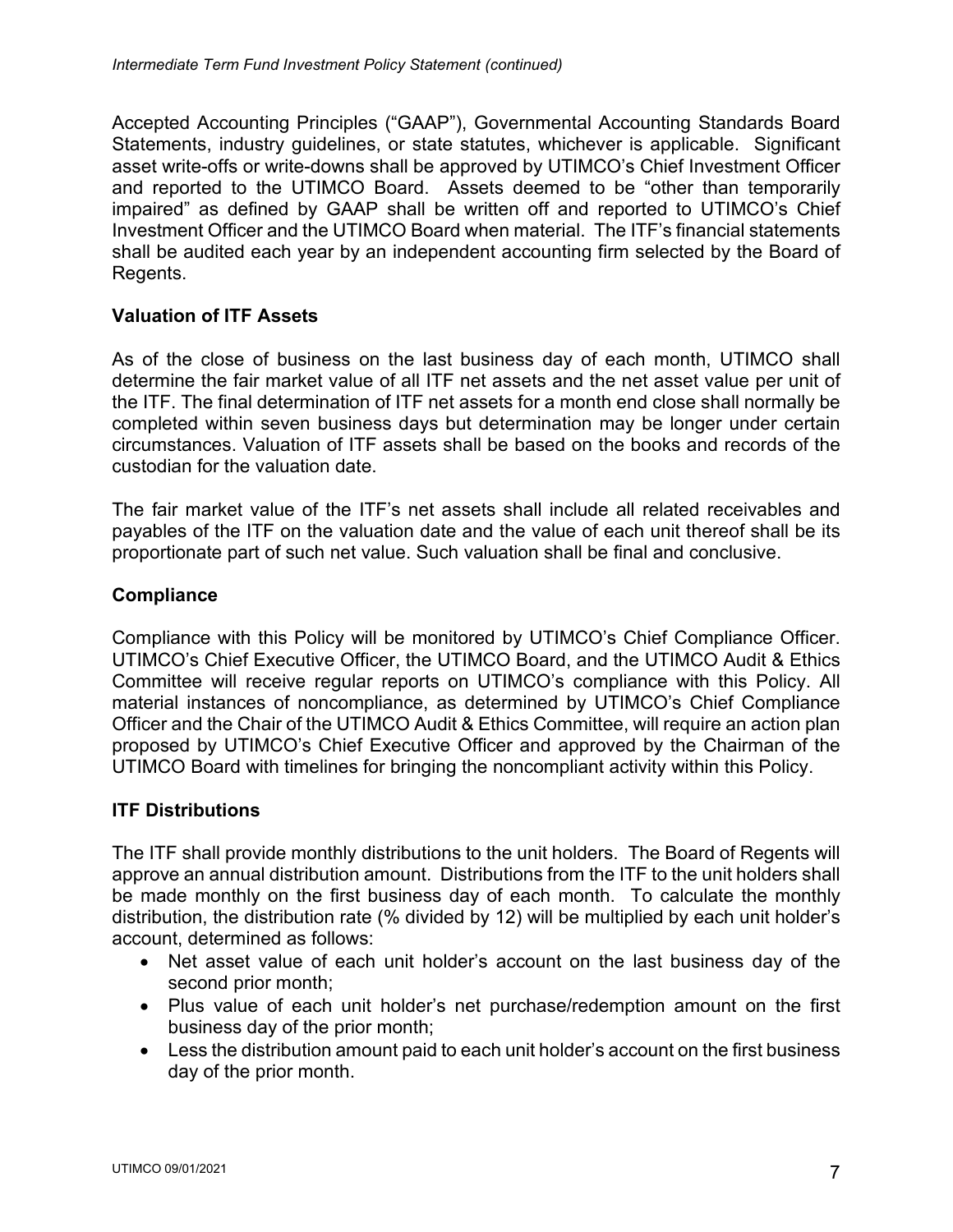# **Purchase and Redemption of ITF Units**

The ITF participants may purchase units on the first business day of each month upon payment of cash or reinvestment of distributions to the ITF, at the net asset value per unit of the ITF as of the prior month ending valuation date. Such purchase commitments are binding. The ITF participants may redeem ITF units on a monthly basis. The unit redemption shall be paid in cash as soon as practicable after the month end valuation date of the ITF. Redemptions from the ITF shall be at the market price per unit determined at the time of the redemption. Such redemption commitments are binding.

Participants of the ITF are required to provide notification of purchases and redemptions based on specific notification requirements as set forth in The University of Texas System Allocation Policy for Non-Endowment Funds.

#### **Securities Lending**

The ITF may participate in a securities lending contract with a bank or non-bank security lending agent for purposes of realizing additional income. Loans of securities by the ITF shall be collateralized by cash, letters of credit, or securities issued or guaranteed by the U.S. Government or its agencies. The collateral will equal at least 100% of the current market value of the loaned securities. The contract shall state acceptable collateral for securities loaned, duties of the borrower, delivery of loaned securities and collateral, acceptable investment of collateral and indemnification provisions. The contract may include other provisions as appropriate.

The securities lending program will be evaluated from time to time as deemed necessary by the UTIMCO Board. Monthly reports issued by the lending agent shall be reviewed by UTIMCO staff to ensure compliance with contract provisions.

#### **Investor Responsibility**

As a shareholder, the ITF has the right to a voice in corporate affairs consistent with those of any shareholder. These include the right and obligation to vote proxies in a manner consistent with the unique role and mission of higher education as well as for the economic benefit of the ITF. Notwithstanding the above, the UTIMCO Board shall discharge its fiduciary duties with respect to the ITF solely in the interest of ITF unitholders, in compliance with the Proxy Voting Policy then in effect, and shall not invest the ITF so as to achieve temporal benefits for any purpose including use of its economic power to advance social or political purposes.

#### **Amendment of Policy Statement**

The Board of Regents reserves the right to amend the Investment Policy Statement as it deems necessary or advisable.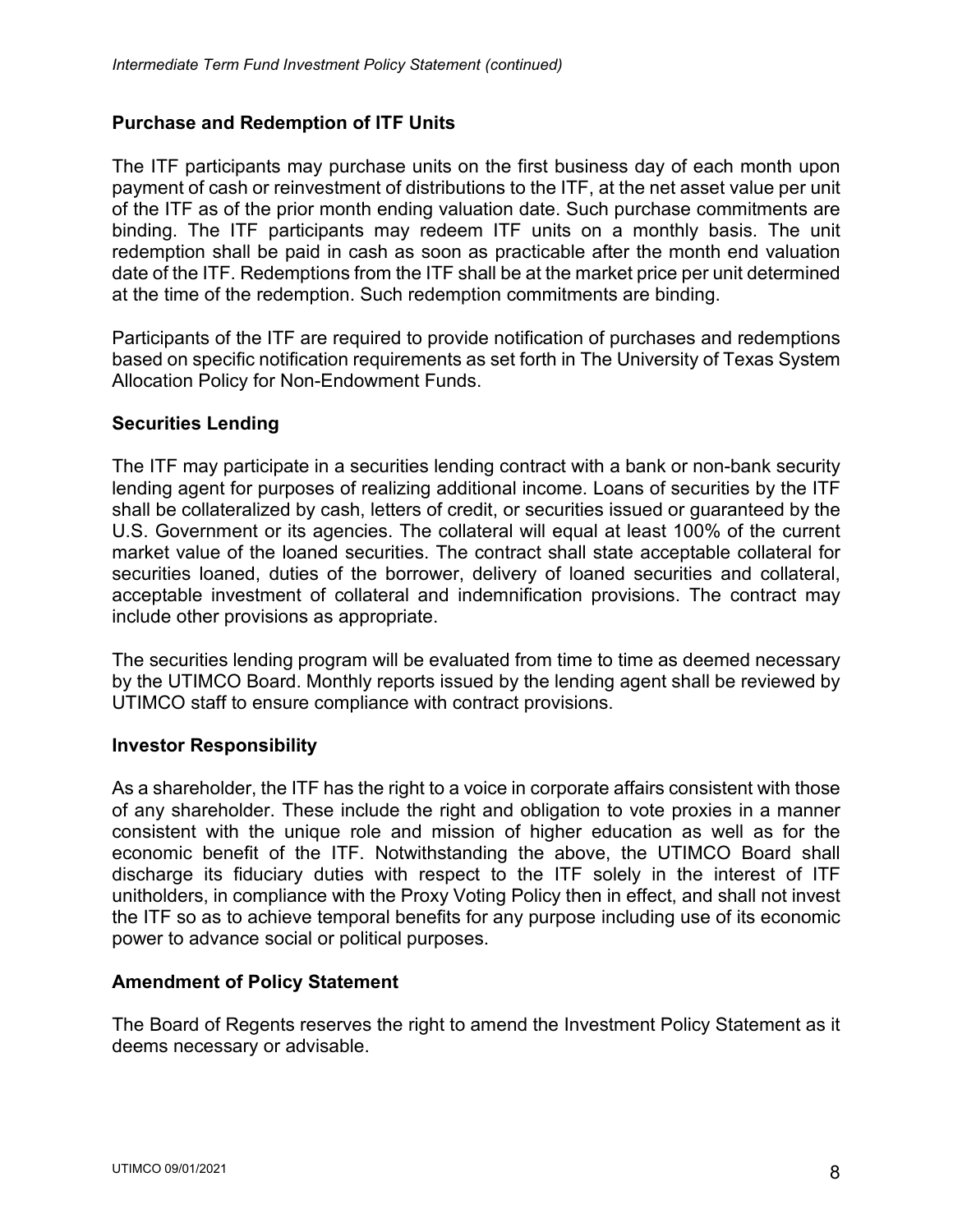# **Effective Date**

The effective date of this Policy shall be September 1, 2021.